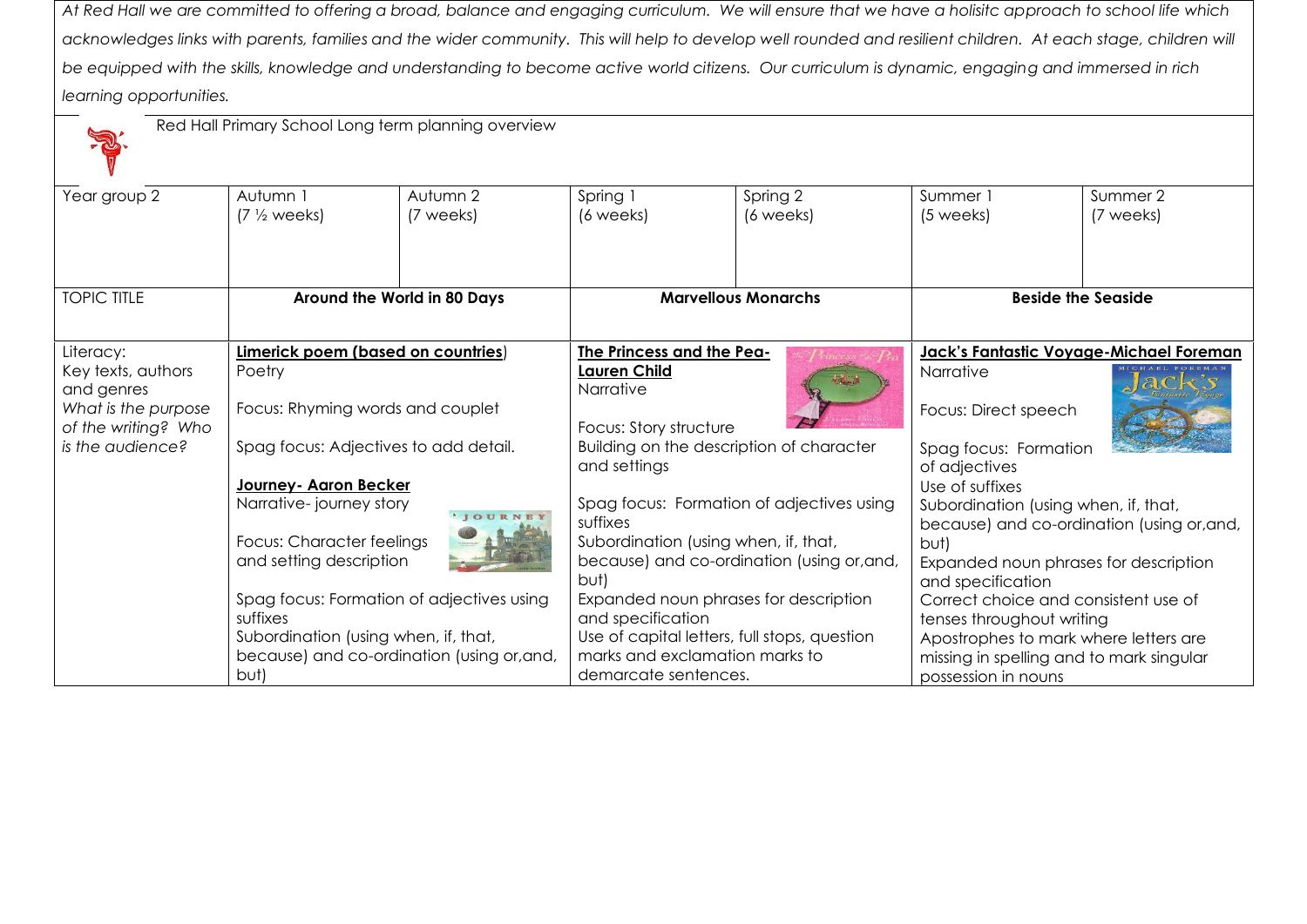| Expanded noun phrases for description        | Commas to separate adjectives.             |                                                |
|----------------------------------------------|--------------------------------------------|------------------------------------------------|
| and specification                            | Correct choice and consistent use of       | Haiku Poem- Flotsam- David Weisner             |
| Use of capital letters, full stops, question | tenses throughout writing.                 | Poetry                                         |
| marks and exclamation marks to               | The correct use of adverbs.                |                                                |
| demarcate sentences.                         |                                            | Focus-Rhyming,                                 |
| Commas to separate adjectives.               |                                            | syllables and                                  |
| The correct use of adverbs.                  | Shape poem                                 | alliteration                                   |
|                                              | Poetry                                     |                                                |
|                                              |                                            | Spag focus: Formation of adjectives using      |
| A TICKET<br>A ticket around the world        | Focus- To write poems based on a theme     | suffixes                                       |
|                                              |                                            |                                                |
| - Natalia Diaz                               | (cross curricular link)                    | Add suffixes to spell longer words, including  |
| Information text                             |                                            | -ment, -ness, -ful, -less, -ly.                |
|                                              | Spag focus: Formation of adjectives        | Apply spelling rules                           |
| Focus: Factual information                   | Apostrophes to mark where letters are      |                                                |
|                                              | missing in spelling and to mark singular   |                                                |
| Spag focus: Expanded noun phrases for        | possession in nouns                        |                                                |
| description and specification.               | Learning to spell more words with          |                                                |
| Identifying proper nouns.                    | contracted forms.                          |                                                |
| Use of capital letters, full stops, question |                                            | Deep Sea Diver- Simon Bartram                  |
| marks and exclamation marks to               | Letter writing                             | Diary entry (recount)                          |
| demarcate sentences.                         | Non-fiction                                |                                                |
|                                              |                                            | Focus: To write in past tense                  |
|                                              | Focus: Writing for a purpose               | with a focus on feelings.                      |
|                                              |                                            |                                                |
|                                              | Spag focus: Generating and select from     | Spag focus: Formation of                       |
|                                              | vocabulary banks (adverbs, adjectives,     | nouns using suffixes such as -                 |
|                                              | nouns, conjunctions)                       | ness, -er and by compounding (e.g.,            |
|                                              | Learning to spell common exception words   | whiteboard, superman).                         |
|                                              |                                            |                                                |
|                                              | (people, many, only, again, would, every)  | Use of the suffixes- er- est in adjectives and |
|                                              | Subordination (using when, if, that,       | -ly to turn adjectives into adverbs.           |
|                                              | because) and co-ordination (using or, and, | Grammatical patterns in a sentence             |
|                                              | but)                                       | indicate its function as a statement,          |
|                                              |                                            | question, exclamation or command.              |
|                                              |                                            | Correct choice and consistent use of past      |
|                                              |                                            | tense throughout writing.                      |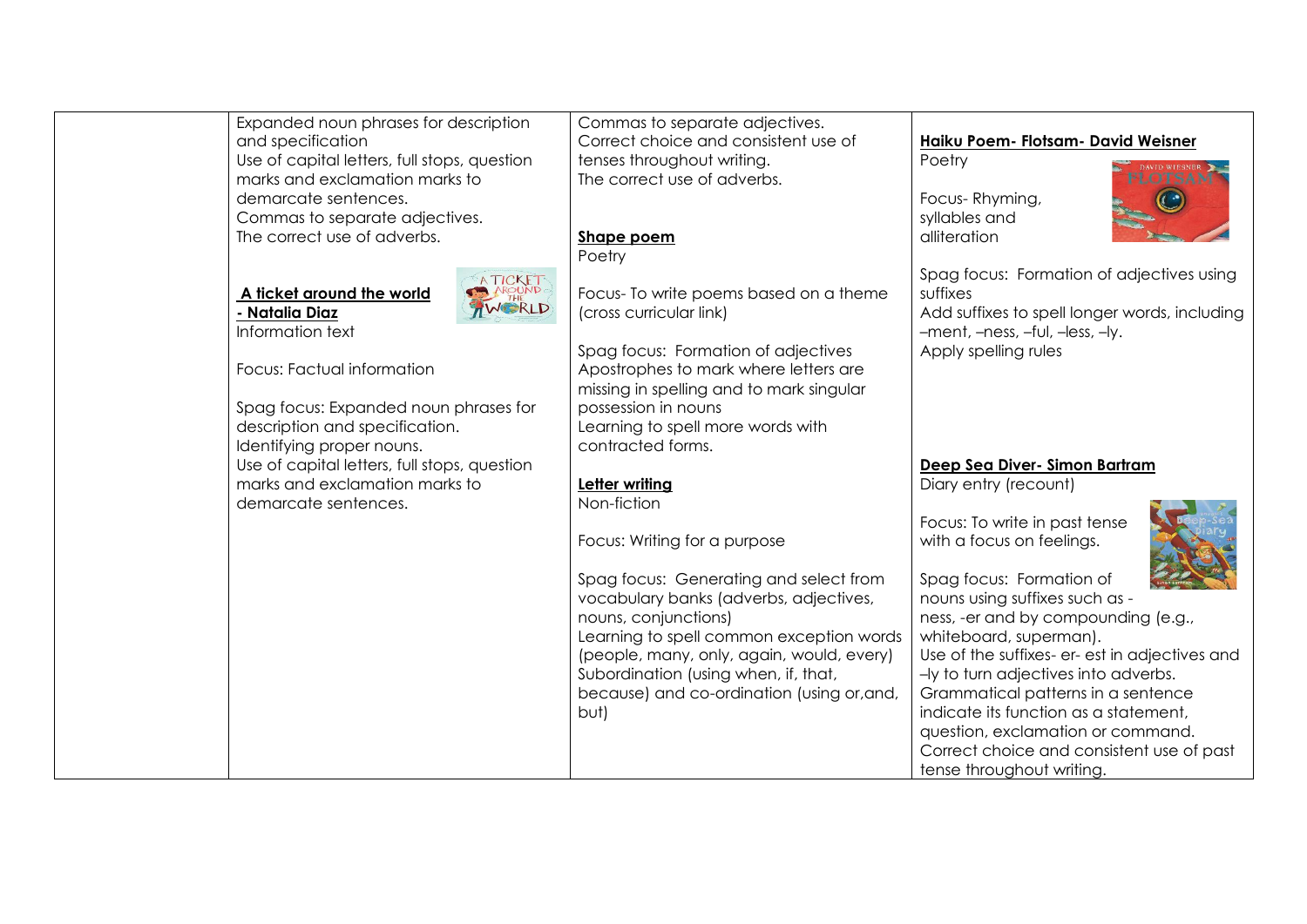| Numeracy | <b>Place value</b> – tens and ones, odd and  | <b>Multiplication and Division</b>  | <b>Position and Direction</b>              |
|----------|----------------------------------------------|-------------------------------------|--------------------------------------------|
|          | even numbers, counting quantities,           | Make equal groups - sharing         | Describing movement                        |
|          | numbers and number words, greater and        | Make equal groups - grouping        | Describing turns                           |
|          | less than and partitioning numbers in        | Divide by 2                         | Describing movement and turns              |
|          | different ways.                              | Odd & even numbers                  | Making patterns with shapes                |
|          | Counting in 2's, 3's, 5's and 10's. Forwards | Divide by 5                         |                                            |
|          | and backwards                                | Divide by 10                        | <b>Measurement (Length and Height)</b>     |
|          | <b>Addition and subtraction</b>              |                                     | Measure length (cm)                        |
|          | Adding a one digit number to a two digit     | <b>Statistics</b>                   | Measure length (m)                         |
|          | number                                       | Make tally charts                   | Compare lengths                            |
|          | Subtracting a one digit number from a 2      | Draw pictograms                     | Order lengths                              |
|          | digit number                                 | Interpret pictograms                | Complete four operations with lengths      |
|          | Adding and subtracting two digit numbers     | Draw pictograms                     | <b>Measurement (Mass and weight)</b>       |
|          | Solving word problems                        | Interpret pictograms                | Compare and measure mass                   |
|          | Exploring column method - addition,          | Explore and interpret               | in grams                                   |
|          | subtraction, crossing over and borrowing     | <b>Block diagrams</b>               | Measure mass in kilograms                  |
|          | <b>Multiplication and Division</b>           |                                     | Compare volume using Millilitres and       |
|          | Recognise and make equal groups of           | <b>Shape and Measure</b>            | Litres                                     |
|          | amounts                                      | Recognise 2-D and 3-D shapes and    | Measure Temperature                        |
|          | Adding equal groups together                 | recognise their features            |                                            |
|          | Recording multiplication sentences using     | Recognise and identify the lines of |                                            |
|          | images                                       | symmetry                            | <b>Plugging the Gaps and consolidation</b> |
|          | Using arrays for division and multiplication | Sort 2-D and 3D shapes              |                                            |
|          | To know my 2,5 and 10 x tables from          | Make patterns with 2-D shapes       |                                            |
|          | memory                                       | <b>Fractions</b>                    |                                            |
|          |                                              | Make equal parts                    |                                            |
|          |                                              | Recognise and find a half           |                                            |
|          |                                              | Recognise and find a quarter        |                                            |
|          |                                              | Recognise and find a third          |                                            |
|          |                                              | Find a third                        |                                            |
|          |                                              | Explore the Equivalence of 1        |                                            |
|          |                                              | $2$ and $2$                         |                                            |
|          |                                              | 4                                   |                                            |
|          |                                              | Count in fractions                  |                                            |
|          |                                              |                                     |                                            |
|          |                                              | <b>Measurement Money</b>            |                                            |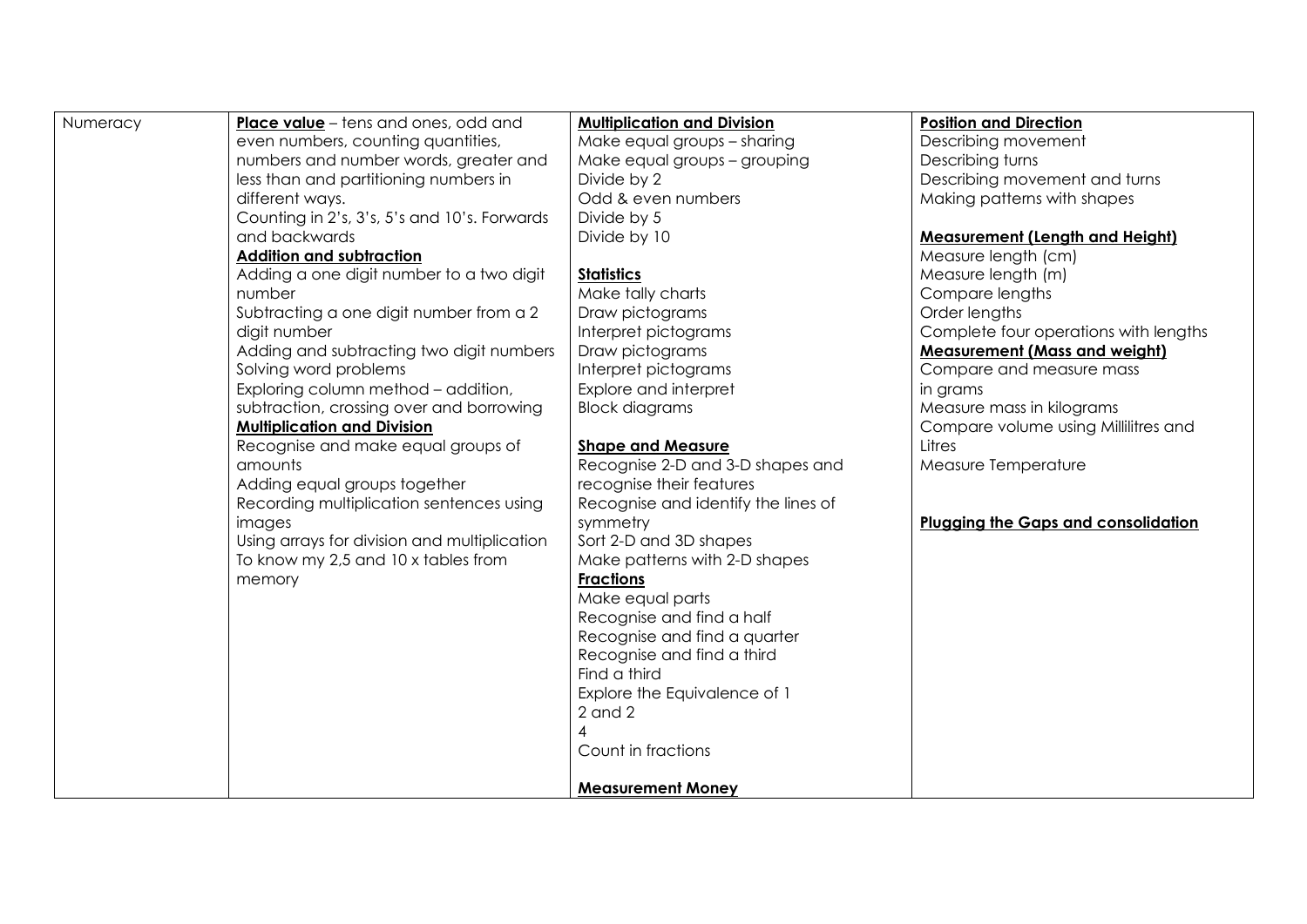|          |                                                                                                                                                                                                                                                                                                                                                                                                                                   | Count money pence and pounds.<br>Select money and make the same<br>amount.<br>Compare money<br>Find the total and difference of amounts<br>Find change<br><b>Measurement time</b><br>To recognise O'clock and half past,<br>Quarter past and quarter to<br>To tell the time to 5 minutes<br>To explore hours and days<br>Find and compare durations of time |                                                                                                                                                                                                                                                                                                                                                  |
|----------|-----------------------------------------------------------------------------------------------------------------------------------------------------------------------------------------------------------------------------------------------------------------------------------------------------------------------------------------------------------------------------------------------------------------------------------|-------------------------------------------------------------------------------------------------------------------------------------------------------------------------------------------------------------------------------------------------------------------------------------------------------------------------------------------------------------|--------------------------------------------------------------------------------------------------------------------------------------------------------------------------------------------------------------------------------------------------------------------------------------------------------------------------------------------------|
| Science: | <b>Seasonal changes</b><br>The weather within four seasons and how<br>the length of day changes.<br>Describe the four seasons and<br>$\bullet$<br>weather patterns.<br>Using the sun measure shadows to<br>compare the suns positioning within<br>the four seasons.<br>Explore the world around them and raise<br>their own simple questions. Observe closely<br>using simple equipment, with help, observe<br>changes over time. | Human Life Cycle - Life cycle of humans,<br>the basic needs of humans for survival.<br>With guidance, they should begin to<br>notice patterns and relationships.<br>Ask people questions and use simple<br>secondary sources to find answers.                                                                                                               | <b>Animals and Other Living Things</b><br>- Differences between living and dead<br>things and things that have never been<br>alive.<br>Understanding that babies have offspring.<br>Use simple features to compare objects,<br>materials and living things and, with help,<br>decide how to sort and group them<br>(identifying and classifying) |
|          | <b>Materials</b><br>- Can we change materials? Properties of<br>materials and how some materials can<br>change shape by squashing, bending,<br>twisting and stretching.                                                                                                                                                                                                                                                           | <b>Plants</b> – Observe and describe how seeds<br>and bulbs grow into mature plants<br>Find out and describe how plants need<br>water, light and a suitable temperature to<br>grow and stay healthy.<br>Observe closely using simple equipment<br>with help, observe changes over time.                                                                     | Animals and Other Living Things - animals<br>and plants that live in a beach habitat.<br>Identify that most living things live in<br>habitats to which they are suited and<br>describe how different habitats provide for<br>the basic needs of different kinds of                                                                               |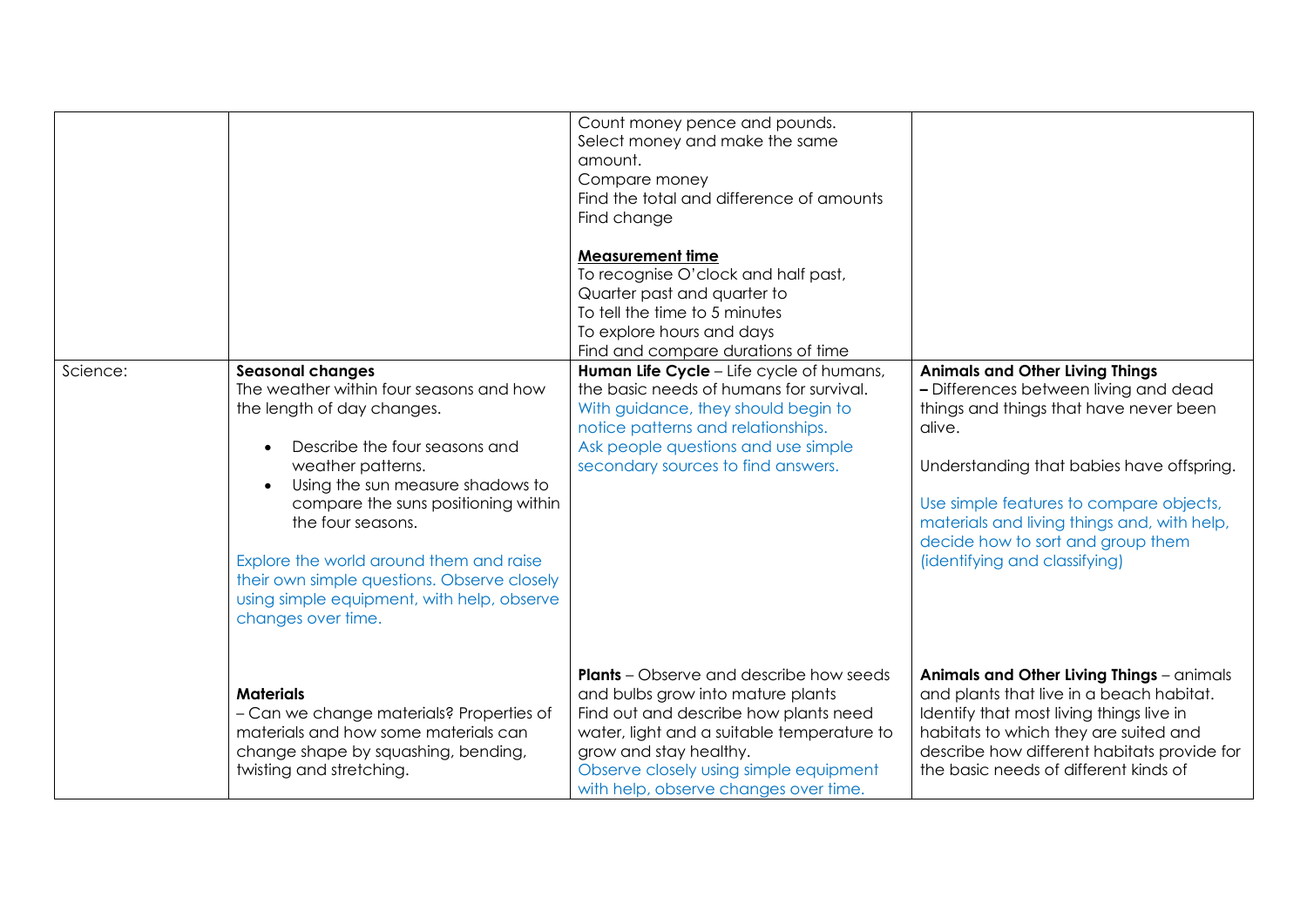|                   | Identify and compare the suitability of a<br>variety of everyday materials, including<br>wood, metal, plastic, glass, brick, rock,<br>paper and cardboard for particular uses.<br>Use simple features to compare objects,<br>materials and living things and, with help,<br>decide how to sort and group them<br>(identifying and classifying).<br>Use their observations and ideas to suggest<br>answers to questions.<br>talk about what they have found out and<br>how they found it out.                                                                                                                                                                                   | Use simple measurements and equipment<br>(e.g. hand lenses, egg timers) to gather<br>data.                                                                                                                                                                                                                                                                                                                                                         | animals and plants, and how they depend<br>on each other<br>Identify and name a variety of plants and<br>animals in their habitats, including<br>microhabitats.<br>Use simple features to compare objects,<br>materials and living things and, with help,<br>decide how to sort and group them<br>(identifying and classifying)                                                                                                                                                                                                                                                                 |
|-------------------|--------------------------------------------------------------------------------------------------------------------------------------------------------------------------------------------------------------------------------------------------------------------------------------------------------------------------------------------------------------------------------------------------------------------------------------------------------------------------------------------------------------------------------------------------------------------------------------------------------------------------------------------------------------------------------|----------------------------------------------------------------------------------------------------------------------------------------------------------------------------------------------------------------------------------------------------------------------------------------------------------------------------------------------------------------------------------------------------------------------------------------------------|-------------------------------------------------------------------------------------------------------------------------------------------------------------------------------------------------------------------------------------------------------------------------------------------------------------------------------------------------------------------------------------------------------------------------------------------------------------------------------------------------------------------------------------------------------------------------------------------------|
| History/Geography | Name, locate and identify<br>characteristics of the four countries<br>and capital cities of the United<br>Kingdom- where do we live?<br>Human and Physical features of the<br>four countries of the UK-Focusing<br>on Wales/Scotland<br><b>Use basic Geographical</b><br>vocabulary to refer to key physical<br>features (beach, cliff, coast, forest,<br>hill, mountain, sea, ocean, river, soil,<br>valley, vegetation, season,<br>weather) and human features (city,<br>town, village, factory, farm, house,<br>office, port, harbour, shop) of a<br>contrasting non-European country.<br>(compare Dudley - our school,<br>homes, shops to city within India<br>(Goa, Agra) | Big question-How has the monarchy<br>changed how we live in the UK?<br>Pupils should identify similarities and<br>differences between ways of life in<br>different periods.<br>Visit Dudley castle for topic hook.<br>Timeline of kings and queens from<br>1837-present.<br>To explore the rein of Queen<br>Victoria and her importance in<br>history.<br>Compare Queen Victoria and<br>Queen Elizabeth- focus on<br>similarities and differences. | History<br><b>Big Question</b><br>Would you like to visit the seaside from<br>the past or present. Why?<br>Compare and explain images of past<br>and present seaside's.<br>Name and locate the world's five<br>oceans- explain the differences<br>between the sea and ocean.<br>directional language [for example,<br>near and far; left and right], to<br>describe the location<br>of features and routes on a map-<br>Local walk to identify human and<br>physical features and landmarks.<br>Use basic geographical<br>vocabulary to refer to key physical<br>and human features of a beach. |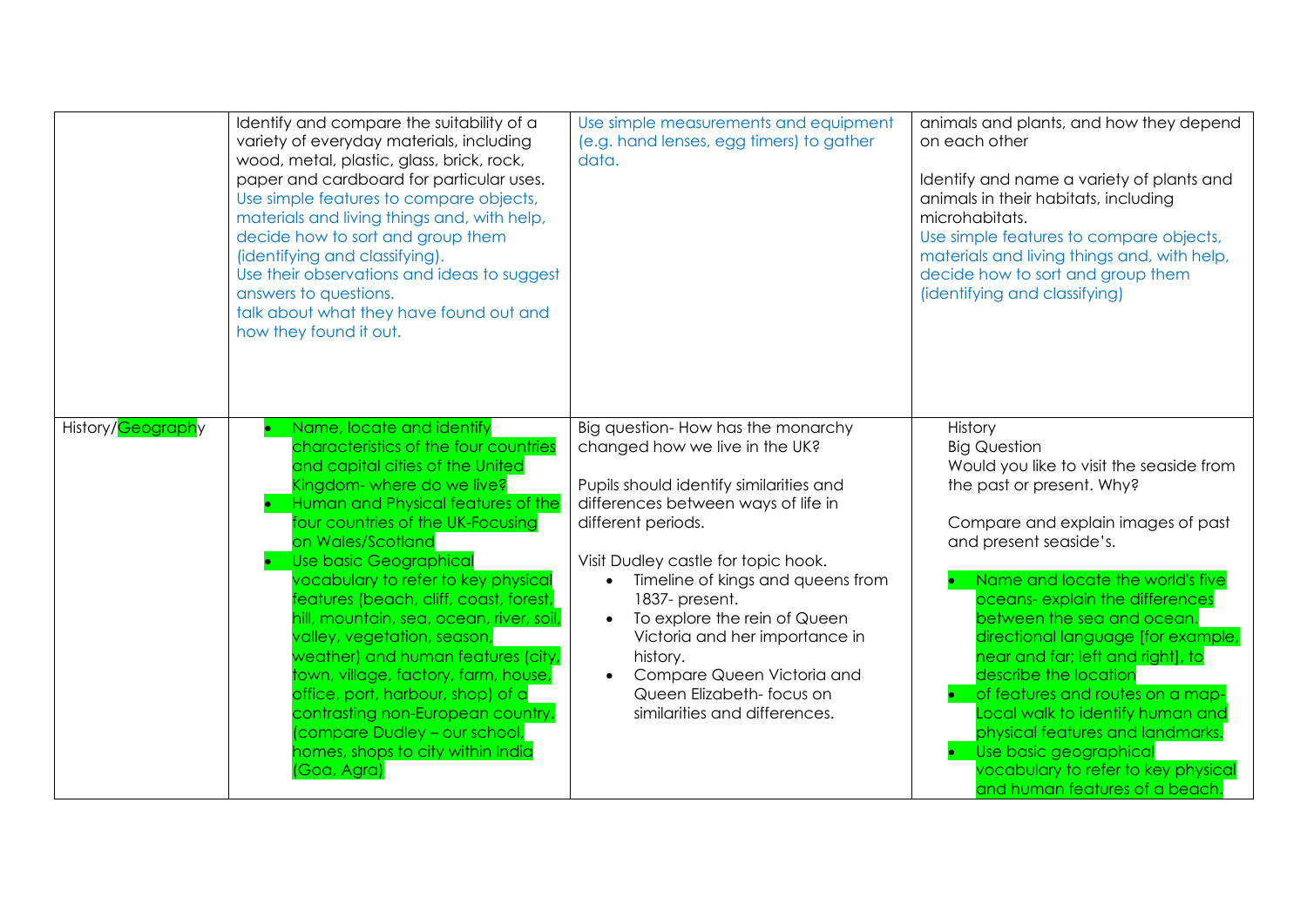| Name and locate the world's seven<br>continents- in order to notify<br>seasonal and weather patterns.<br>Explore the seas that surround the<br>IK.<br>Identify seasonal and daily weather<br>patterns in the UK and compare to<br>Goa/Agra.<br>History                                                                                                                                                                                                                                                                                                                                                                                                                                                                           | Human and Physical features of the<br>$\bullet$<br>four countries of the UK-Focusing<br>on Wales/Scotland<br>Using map skills, locate places of<br>significance to the royal family.<br>Identify human and physical<br>$\bullet$<br>features of the four capital cities. | Cross-curricular writing<br>Post card from the seaside.<br>History<br>Compare past and present seaside<br>holidays.<br>Compare holiday destinations and<br>weather patterns in relation to the |
|----------------------------------------------------------------------------------------------------------------------------------------------------------------------------------------------------------------------------------------------------------------------------------------------------------------------------------------------------------------------------------------------------------------------------------------------------------------------------------------------------------------------------------------------------------------------------------------------------------------------------------------------------------------------------------------------------------------------------------|--------------------------------------------------------------------------------------------------------------------------------------------------------------------------------------------------------------------------------------------------------------------------|------------------------------------------------------------------------------------------------------------------------------------------------------------------------------------------------|
| Big Question: How did aeroplanes<br>change the way we travel around the<br>world?                                                                                                                                                                                                                                                                                                                                                                                                                                                                                                                                                                                                                                                |                                                                                                                                                                                                                                                                          | equator.                                                                                                                                                                                       |
| Trip to Cosford-look at the<br>progression of planes over time.<br>Observe and use pictures,<br>photographs and artefacts to find<br>out about how planes have<br>changed over time (Order<br>chronologically on a timeline)<br>Understand that there are reasons<br>why people in the past acted as<br>they did; describe significant<br>individuals from the past-To<br>explore the invention of the<br>aeroplane (wright brothers)<br>the history of the aeroplane and<br>how this invention has changed the<br>lives of people.<br>Timeline from the Wright brothers<br>invention and explain the changes.<br>End of block topic- Inside<br>aeroplane experience- children to<br>dress up from a range of ideas<br>provided. |                                                                                                                                                                                                                                                                          |                                                                                                                                                                                                |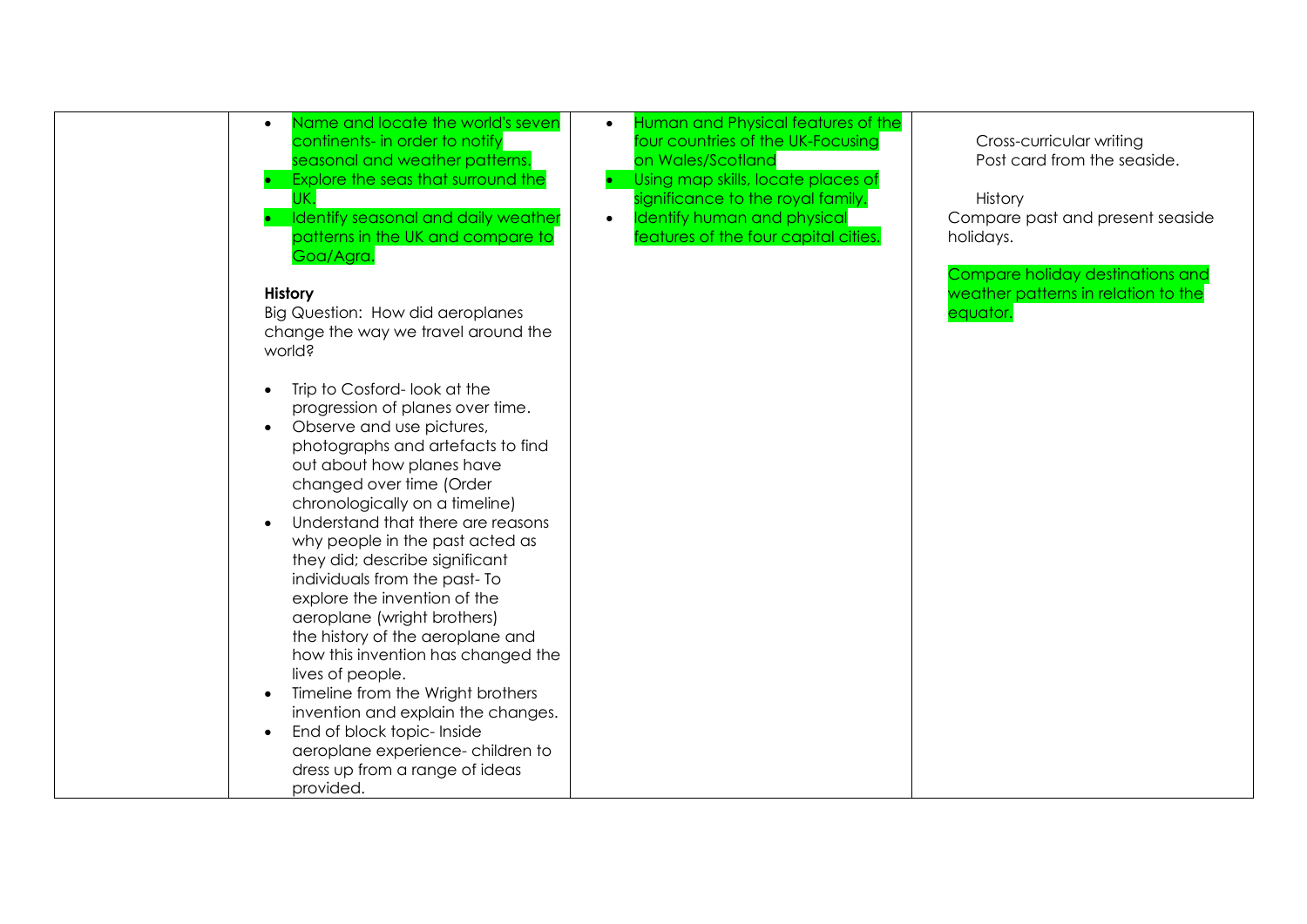|                                     | Cross-curricular writing opportunity                                                                                                                                                                                                                                                                                                                                                                        |                                                                                            |                                                                                                                                                                                                                                  |                                                                                                                                                                                                                                                                                                            |                                                                                                                                                                                                                                                                                                                                                                                                 |                                                                                       |
|-------------------------------------|-------------------------------------------------------------------------------------------------------------------------------------------------------------------------------------------------------------------------------------------------------------------------------------------------------------------------------------------------------------------------------------------------------------|--------------------------------------------------------------------------------------------|----------------------------------------------------------------------------------------------------------------------------------------------------------------------------------------------------------------------------------|------------------------------------------------------------------------------------------------------------------------------------------------------------------------------------------------------------------------------------------------------------------------------------------------------------|-------------------------------------------------------------------------------------------------------------------------------------------------------------------------------------------------------------------------------------------------------------------------------------------------------------------------------------------------------------------------------------------------|---------------------------------------------------------------------------------------|
|                                     |                                                                                                                                                                                                                                                                                                                                                                                                             |                                                                                            |                                                                                                                                                                                                                                  |                                                                                                                                                                                                                                                                                                            |                                                                                                                                                                                                                                                                                                                                                                                                 |                                                                                       |
| Art + Design/Design<br>+ technology | (fictional story based on travelling around<br>the world).<br>Art-Sculpture<br>Creating a hot air balloon from paper<br>mache and weaved basket<br>To use drawing, painting and sculpture to<br>develop and share their ideas,<br>experiences and imagination.<br>DT-Axles and wheels<br>Creating a plane using axles and wheels.<br>To use a range of materials creatively to<br>design and make products. |                                                                                            | Art- Focus artist<br><b>Paul Klee</b><br>Replicating 'The Castle in the Sun'.<br>Painting<br>Collage<br>$\bullet$<br>DT- Creating a structure of Buckingham<br>Palace.<br>Clay<br>Junk modelling<br>line, shape, form and space. | About the work of a range of artists,<br>craft makers and designers,<br>describing the differences and<br>similarities between different<br>practises and disciplines and<br>making links to their own work.<br>To develop a wide range of art and design<br>techniques in using colour, pattern, texture, | Art- Printing<br>Printing under the sea creatures/plants.<br>Children will create their own tiles to<br>create the image.<br>To use drawing, painting and sculpture to<br>develop and share their ideas,<br>experiences and imagination.<br><b>DT-Nutrition</b><br>Design instructions to follow to create a<br>summer smoothie.<br>We will look at the skills<br>Cutting<br>Peeling<br>Grating |                                                                                       |
| Computing                           | <b>Computing systems</b><br>and networks -<br>Information<br><b>Technology around</b><br>$us$<br>To recognise the<br>uses and features of                                                                                                                                                                                                                                                                   | <b>Digital Technology</b><br>To know what<br>devices can be<br>used to take<br>photographs | <b>Digital Sound</b><br>To say how music<br>can make us feel<br>To identify that<br>there are patterns<br>in music                                                                                                               | Pictograms<br>To recognise that we<br>can count and<br>compare objects<br>using tally charts<br>To recognise that<br>objects can be                                                                                                                                                                        | Programming A -<br><b>Robot algorithms</b><br>To describe a series<br>of instructions as a<br>sequence<br>To explain what<br>happens when we                                                                                                                                                                                                                                                    | Programming<br>quizzes<br>To explain that a<br>sequence of<br>commands has a<br>start |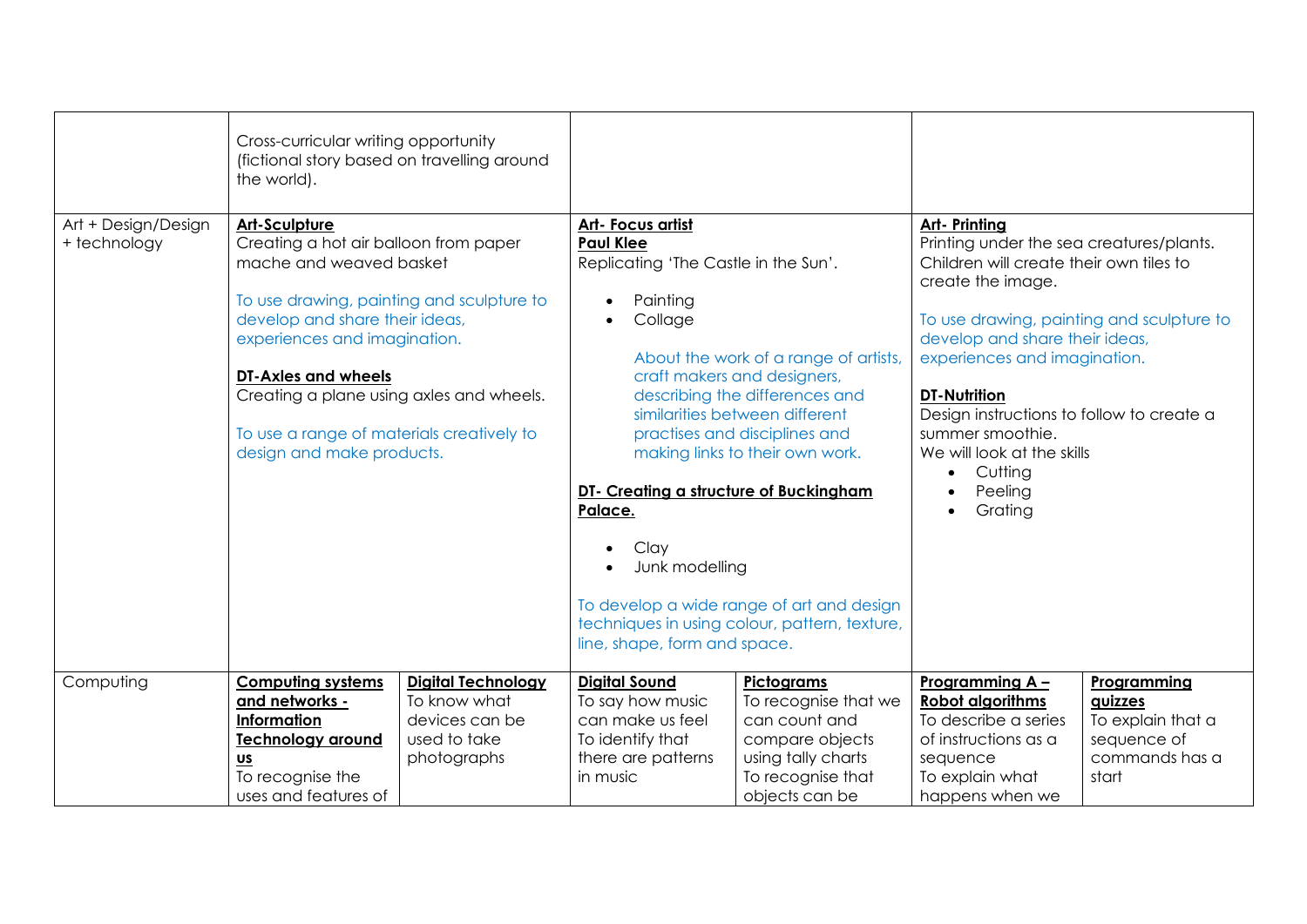|    | information<br>technology<br>To identify                                                                                                                                                                                                                                                                                 | To use a digital<br>device to take a<br>photograph                                                                                                                                                                                 | To describe how<br>music can be used<br>in different ways                                                                                                                                                                            | represented as<br>pictures<br>To create a                                                                                                                                                                                  | change the order of<br>instructions<br>To use logical                                                                                                                                                                                          | To explain that a<br>sequence of<br>commands has an                                                                                                                                         |
|----|--------------------------------------------------------------------------------------------------------------------------------------------------------------------------------------------------------------------------------------------------------------------------------------------------------------------------|------------------------------------------------------------------------------------------------------------------------------------------------------------------------------------------------------------------------------------|--------------------------------------------------------------------------------------------------------------------------------------------------------------------------------------------------------------------------------------|----------------------------------------------------------------------------------------------------------------------------------------------------------------------------------------------------------------------------|------------------------------------------------------------------------------------------------------------------------------------------------------------------------------------------------------------------------------------------------|---------------------------------------------------------------------------------------------------------------------------------------------------------------------------------------------|
|    | information<br>technology in the<br>home<br>To identify<br>information<br>technology beyond<br>school<br>To explain how<br>information<br>technology benefits<br><b>US</b><br>To show how to use<br>information<br>technology safely<br>To recognise that<br>choices are made<br>when using<br>information<br>technology | To describe what<br>makes a good<br>photograph<br>To decide how<br>photographs can<br>be improved<br>To use tools to<br>change an image<br>To recognise that<br>images can be<br>changed                                           | To show how music<br>is made from a<br>series of notes<br>To create music for<br>a purpose                                                                                                                                           | pictogram<br>To select objects by<br>attribute and make<br>comparisons                                                                                                                                                     | reasoning to predict<br>the outcome of a<br>program (series of<br>commands)<br>To explain that<br>programming<br>projects can have<br>code and artwork<br>To design an<br>algorithm<br>To create and<br>debug a program<br>that I have written | outcome<br>To create a<br>program using a<br>given design<br>To change a given<br>design<br>To create a<br>program using my<br>own design<br>To decide how my<br>project can be<br>improved |
| PE | <b>Gymnastics</b><br>Creating routines<br>and sequences<br>using at least 3<br>shapes and<br>involving travel into<br>their routines.<br><b>Games</b><br>Explore how we can<br>introduce defence<br>and attack into<br>each sport and how<br>the roles of each                                                           | <b>Gymnastics</b><br>To use a variety of<br>different rolls<br>especially<br>backwards rolls as<br>this is the more<br>challenging of the<br>rolls.<br><b>Dance</b><br>Working in pairs and<br>how they can<br>introduce their own | <b>Dance</b><br>To look at how we<br>can introduce<br>some of the skills<br>they will use in KS2<br>dance by looking<br>to change speed<br>and levels within a<br>performance,<br>individually and in<br>pairs.<br><b>Gymnastics</b> | Games<br>To try out multiple<br>positions to gain a<br>better<br>understanding of<br>what certain roles<br>require as well and<br>hopefully some<br>people showing<br>leadership towards<br>certain roles.<br><b>Dance</b> | Games<br>To experiment with<br>different sports and<br>comparing how<br>roles may change<br>from one sport to<br>another, little<br>games to challenge<br>motor skills will also<br>be used.                                                   | <b>Athletics</b><br>Children will work<br>through the events<br>for sports day<br>practicing and be<br>shown how they<br>can achieve the<br>best result possible.                           |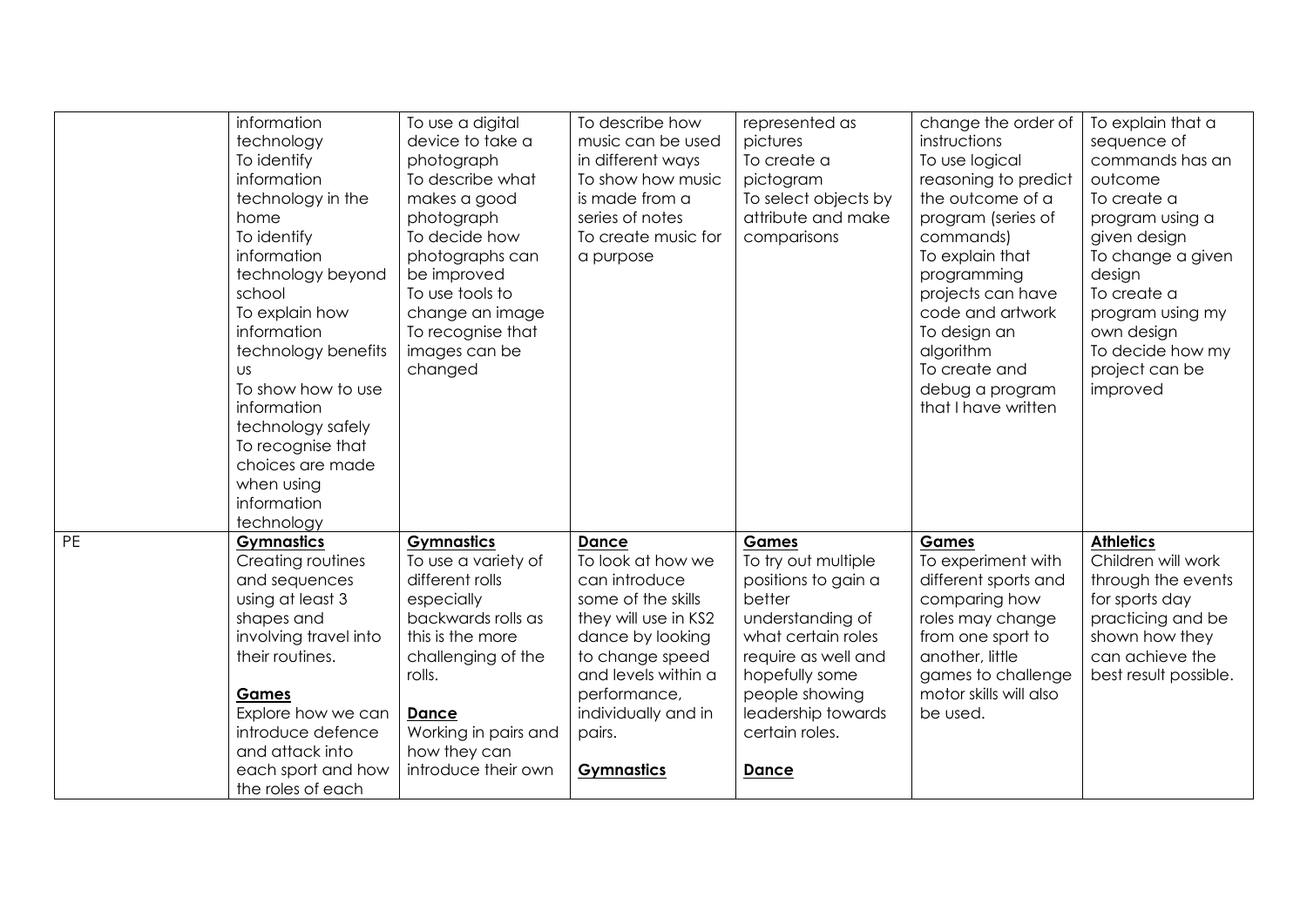|             | person may be<br>different.                                                                                                                                                                                                                                                                                                                                                                                                                                                                                                                                                                                | ideas into dance<br>routines.                                                                                                                                                                                                                                                                                                                                                                                                                                                                                                                                                     | To look at balances<br>and how they can<br>be linked to shapes<br>and travel in<br>gymnastics.                                                                                                                                                                                                                                                                                                                                                                           | To create their own<br>dances as a class<br>with a piece of<br>music and forming<br>together their own<br>routine.                                                                                                                                                                                                                                                                                              |                                                                     |                                                                                                                                                                                                                                                                                                                                                                                                                                                                                                                                                                                                 |
|-------------|------------------------------------------------------------------------------------------------------------------------------------------------------------------------------------------------------------------------------------------------------------------------------------------------------------------------------------------------------------------------------------------------------------------------------------------------------------------------------------------------------------------------------------------------------------------------------------------------------------|-----------------------------------------------------------------------------------------------------------------------------------------------------------------------------------------------------------------------------------------------------------------------------------------------------------------------------------------------------------------------------------------------------------------------------------------------------------------------------------------------------------------------------------------------------------------------------------|--------------------------------------------------------------------------------------------------------------------------------------------------------------------------------------------------------------------------------------------------------------------------------------------------------------------------------------------------------------------------------------------------------------------------------------------------------------------------|-----------------------------------------------------------------------------------------------------------------------------------------------------------------------------------------------------------------------------------------------------------------------------------------------------------------------------------------------------------------------------------------------------------------|---------------------------------------------------------------------|-------------------------------------------------------------------------------------------------------------------------------------------------------------------------------------------------------------------------------------------------------------------------------------------------------------------------------------------------------------------------------------------------------------------------------------------------------------------------------------------------------------------------------------------------------------------------------------------------|
| <b>PSHE</b> | <b>Mental Health</b><br>To identify the<br>challenges and<br>hopes we have for<br>the start of a new<br>school year.<br>To identify key rules<br>to keep us safe in<br>PSHE lessons.<br>To identify different<br>emotions<br>To know that my<br>behaviour impacts<br>the feelings of<br>others around me.<br>To identify situations<br>that create emotion<br>and how that<br>emotion feels.<br>To know that my<br>behaviour impacts<br>the feelings of<br>others around me.<br>To explore my<br>emotions using the<br>four zones<br>To understand that<br>my emotions can<br>change throughout<br>the day | <b>Types of</b><br><b>Relationships</b><br>To identify how<br>people make<br>friends and what<br>makes a good<br>friendship.<br>To identify how to<br>recognise when I or<br>someone else feels<br>lonely and what to<br>do.<br>To explore strategies<br>to resolve<br>arguments between<br>friends.<br>To know how to ask<br>for help if a<br>friendship is making<br>them unhappy.<br>To identify that<br>bodies and feelings<br>can be hurt by<br>words and actions<br>(online and offline)<br>To know that hurtful<br>behaviour offline or<br>online is not<br>acceptable and | <b>Relationships</b><br>(Good and bad)<br>To know that<br>sometimes people<br>may behave<br>differently online,<br>sometimes<br>pretending to be<br>somebody they are<br>not.<br>To know how to<br>respond safely to<br>adults they do not<br>know.<br>To know<br>techniques for<br>resisting pressure to<br>do something they<br>do not want to do<br>and which make<br>them unsafe.<br>To know what to<br>do if they feel<br>unsafe or worried.<br>Focus on Childline. | <b>Physical Health</b><br>To know that<br>medicines can help<br>people keep healthy<br>but when used<br>incorrectly they can<br>be harmful.<br>To know how to<br>keep my teeth<br>healthy<br>To know that<br>people's needs<br>change as they<br>grow older.<br>To learn about<br>different ways to<br>learn and play<br>(break time offline)<br>To identify how rules<br>and age restrictions<br>keep us safe. | <b>NSPCC Pants</b><br>To name the<br>different parts of the<br>body | Living in the Wider<br>World<br>To know what rules<br>are and why they<br>are needed<br>To explore our British<br>Values and what<br>each one means.<br>To explore the role<br>of the internet and<br>understand that not<br>everything read<br>online is the truth.<br>To explore what<br>money is and how<br>people make<br>different choices<br>about what to do<br>with money.<br>To explore that<br>different people<br>have different<br>strengths<br>To learn about the<br>different jobs in our<br>community<br>To explore the<br>different strengths<br>and interests<br>someone might |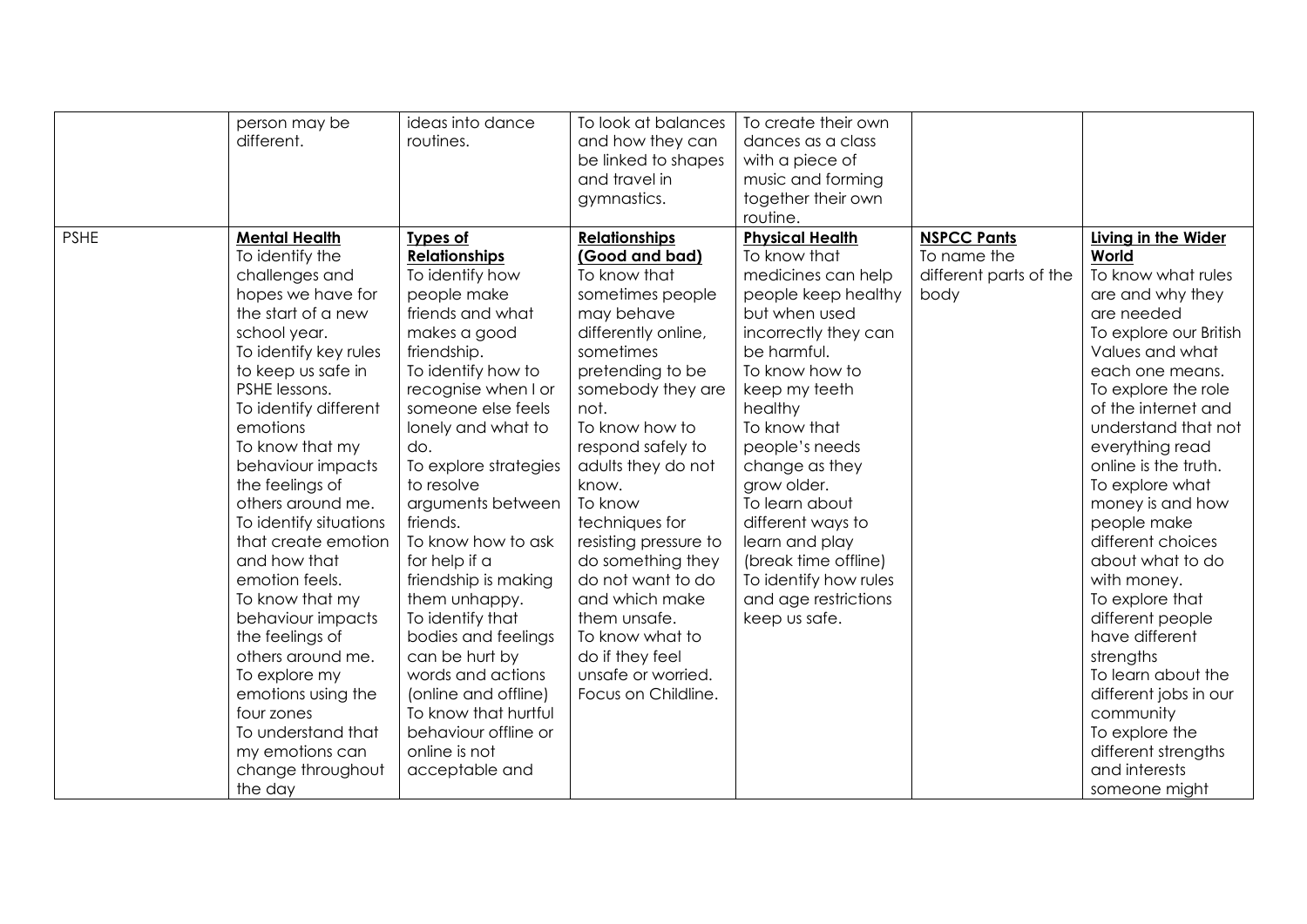|      |                                                                                                                                                                                                                                                                                                                                                                                                               | how to report<br>bullying                                                                                                                                                                                                                                                                                                                                                                                                                                                                                                                                                                      |                                                                                                                                                                                                                                                                                                                                                                 |                                                                                                                                                                                                                                                                                                                                                                                                                                                  |                                                                                                                                                                                                                                                             | need to do different<br>jobs.                                                                                                                                                                                                                                                                                                                                                                  |
|------|---------------------------------------------------------------------------------------------------------------------------------------------------------------------------------------------------------------------------------------------------------------------------------------------------------------------------------------------------------------------------------------------------------------|------------------------------------------------------------------------------------------------------------------------------------------------------------------------------------------------------------------------------------------------------------------------------------------------------------------------------------------------------------------------------------------------------------------------------------------------------------------------------------------------------------------------------------------------------------------------------------------------|-----------------------------------------------------------------------------------------------------------------------------------------------------------------------------------------------------------------------------------------------------------------------------------------------------------------------------------------------------------------|--------------------------------------------------------------------------------------------------------------------------------------------------------------------------------------------------------------------------------------------------------------------------------------------------------------------------------------------------------------------------------------------------------------------------------------------------|-------------------------------------------------------------------------------------------------------------------------------------------------------------------------------------------------------------------------------------------------------------|------------------------------------------------------------------------------------------------------------------------------------------------------------------------------------------------------------------------------------------------------------------------------------------------------------------------------------------------------------------------------------------------|
| R.E. | <b>Getting Ready for</b><br>Prayer<br>To identify special<br>times in their life<br>To begin to<br>understand prayer<br>as a personal<br>experience<br>To know the Lord's<br>prayer is important<br>to Christians<br>To understand how<br>Muslims pray<br>To be able to<br>explore how they<br>themselves might<br>prepare for prayer<br>Harvest: To explain<br>why harvest is<br>important to<br>Christians. | <b>YEAR 1 CATCH UP</b><br><b>CHRISTIANITY UNIT</b><br><b>Sharing</b><br>To be able to locate<br>the sources of our<br>food on a map<br>To identify ways in<br>which Christians say<br>thank you to God<br>for His provision.<br>To identify how Sikhs<br>say thank you to<br>God for His provision<br>To be able to<br>identify ways in<br>which Christians<br>and Sikhs say thank<br>you to God for His<br>provision<br>To recognise how<br>we can look after<br>others and how<br>others look after us<br>Diwali: To explore<br>the Diwali story and<br>it's teachings.<br>Christmas: Advent | <b>Forgiveness</b><br>To explore what Is<br>Forgiveness<br>To explore Jesus<br>and forgiveness.<br>To explore and<br>discuss what Jews<br>believe about<br>forgiveness.<br>To explore the<br>significance of Yom<br>Kippur for Jews<br>To explore what<br><b>Buddhists believe</b><br>about forgiveness.<br>To explore images<br>that represent<br>forgiveness. | <b>Growing and</b><br>Changing<br>To discuss and<br>record the life cycle<br>of a human.<br>To be able to talk<br>about what they<br>think will happen to<br>someone when they<br>die<br>To be able to<br>suggest ways of<br>remembering<br>people who have<br>died<br>To know some ways<br>Christians and<br>Muslims remember<br>people who have<br>died<br>Easter: To begin to<br>understand the<br>significance of the<br><b>Easter Story</b> | <b>Special People</b><br>To identify a special<br>person in my life<br>To know about<br>Jesus and his<br>significance to<br>Christians<br>To explore the story<br>of Noah<br>To know about the<br>Prophet<br>Muhammad and his<br>significance to<br>Muslims | Sikhism<br>(Previous Learning:<br>How Sikhs feel they<br>belong, How Sikhs<br>say thanks for food)<br>Focus on:<br>Sacred book<br>Stories from that<br>Religion<br>Festivals<br>Visit to spiritual<br>building/<br>Visit from a person<br>of faith<br><b>Customs-Naming</b><br>ceremonies,<br>weddings.<br>5 K's and their<br>meanings<br>Eid: To explore how<br>Eid is celebrated at<br>home. |